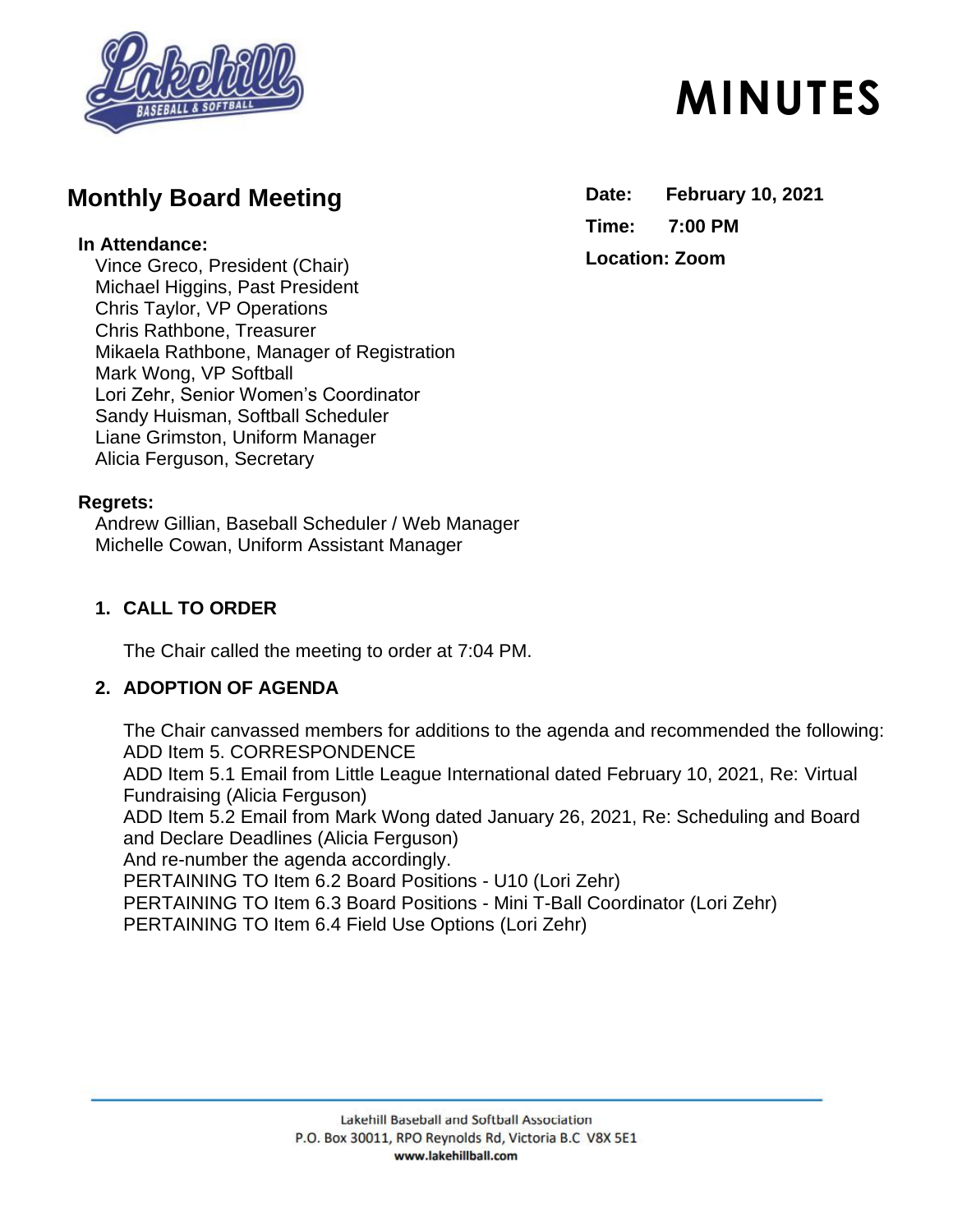#### **3. APPROVAL OF MINUTES**

#### **3.1 Minutes of the Monthly Board meeting held January 13, 2021**

#### **MOTION:**

#### **Moved by** Chris Rathbone

#### **Seconded by** Chris Taylor

That the Minutes of the Monthly Board meeting held January 13, 2021, be approved as circulated. **Carried**.

#### **4. UNFINISHED BUSINESS**

| Discussion included:                                                                                                                                                               | <b>Responsible</b> | <b>Date</b><br>mm/dd/yy |
|------------------------------------------------------------------------------------------------------------------------------------------------------------------------------------|--------------------|-------------------------|
| Finalized Lakehill apparel website and sharing<br>the link via social media.                                                                                                       | Everyone           |                         |
| Update on efforts to-date to finalize the contract<br>for the season's concession services.<br>Completion of steam cleaning services as<br>discussed at the January Board meeting. |                    |                         |

#### **5. CORRESPONDENCE**

#### **5.1 Email from Little League International dated February 10, 2021, Re: Virtual Fundraising (Alicia Ferguson)**

| Discussion included:                                                                                                     | <b>Responsible</b> | <b>Date</b><br>mm/dd/yy |
|--------------------------------------------------------------------------------------------------------------------------|--------------------|-------------------------|
| Clarification on deadlines and relevance to the<br>association and determination that no further<br>action was required. |                    |                         |

#### **5.2 Email from Mark Wong dated January 26, 2021, Re: Scheduling and Board and Declare Deadlines (Alicia Ferguson)**

| Discussion included:                                                                                                                                      | <b>Responsible</b> | <b>Date</b><br>mm/dd/yy |
|-----------------------------------------------------------------------------------------------------------------------------------------------------------|--------------------|-------------------------|
| Clarification on deadlines and responsibilities.<br>Softball organizers to begin working on the<br>scheduling to meet the board and declare<br>deadlines. | Mark Wong          |                         |

#### **6. REPORTS**

#### **6.1 Financial Update (Chris Rathbone)**

| Discussion included:                                                                         | <b>Responsible</b> | <b>Date</b><br>mm/dd/yy |
|----------------------------------------------------------------------------------------------|--------------------|-------------------------|
| Account overviews including focusing funding<br>expenditures through the gaming account when |                    | $\sim$                  |
| possible and concerns of account balances                                                    |                    |                         |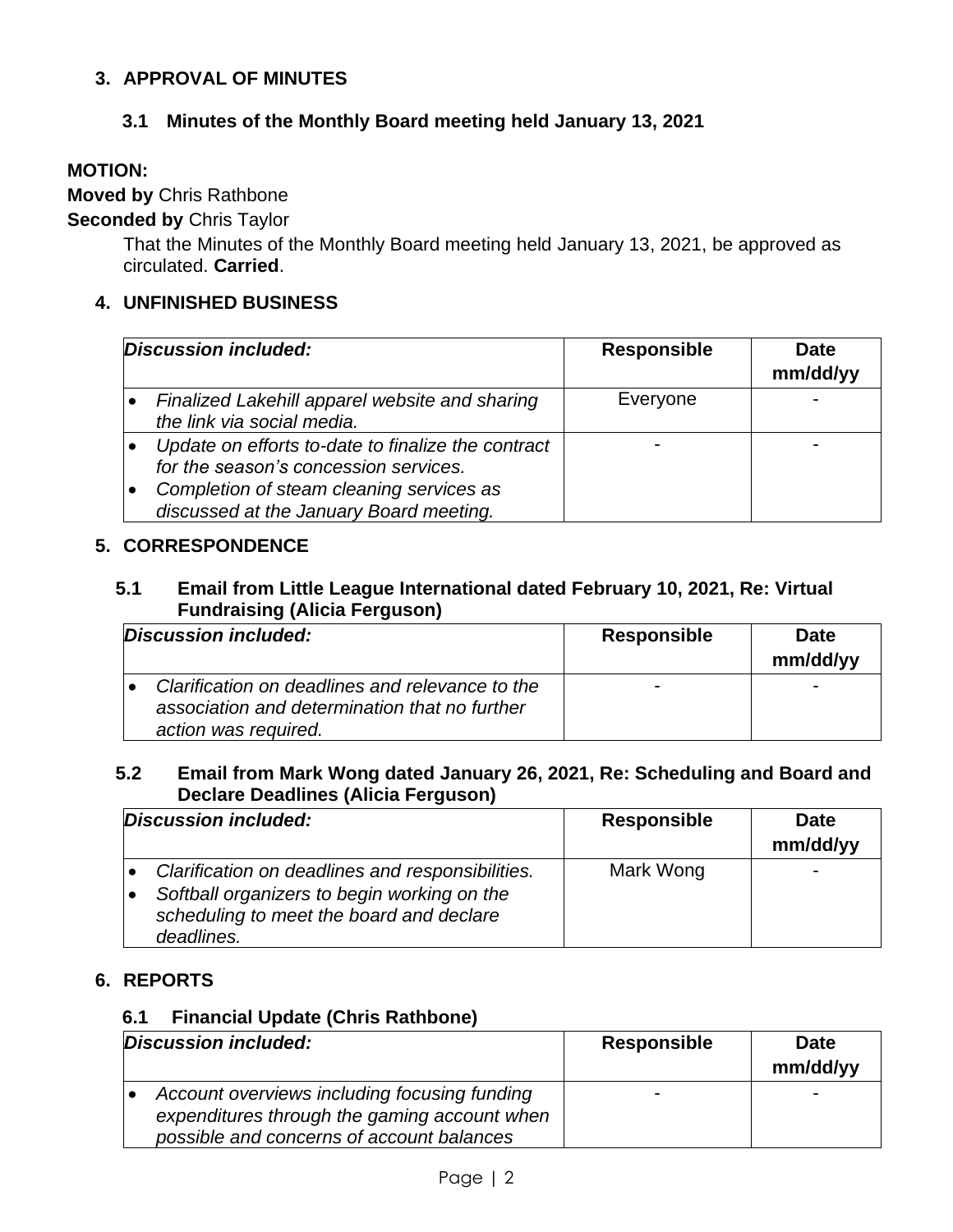| impacting upcoming grant funding due to<br>reduced spending associated with COVID-19. |  |
|---------------------------------------------------------------------------------------|--|
| New sponsor, Island Savings, associated with an                                       |  |
| upcoming switch in banking services which will                                        |  |
| include hot dogs and ice cream donations for                                          |  |
| Opening Day.                                                                          |  |

## **6.2 Softball Program Update (Mark Wong)**

| Discussion included:                                                                                                                                                                                                                                                                                                                                                        | <b>Responsible</b> | Date<br>mm/dd/yy |
|-----------------------------------------------------------------------------------------------------------------------------------------------------------------------------------------------------------------------------------------------------------------------------------------------------------------------------------------------------------------------------|--------------------|------------------|
| Well attended winter clinics and update on the<br>current registration numbers for the regular<br>season including hopes to establish a U19 B<br>team, low registration numbers for U16 and<br>strong registration numbers for U14, U12, and<br>U <sub>10</sub><br>Ensuring alignment with Viasport and Softball BC<br>regulations associated with catchment<br>boundaries. |                    |                  |
| Recent email from Softball BC requesting details<br>for implementing a new registration process and<br>exploring the details and requirements further.                                                                                                                                                                                                                      | Mark Wong          |                  |
| No objections to the appointment of Derrick<br>Siska as the U10 Coordinator.                                                                                                                                                                                                                                                                                                | <b>Vince Greco</b> |                  |

# **6.3 Baseball Program Update (Chris Taylor)**

| Discussion included:                                                                                                                                                                                                                                                                                             | <b>Responsible</b> | <b>Date</b><br>mm/dd/yy |
|------------------------------------------------------------------------------------------------------------------------------------------------------------------------------------------------------------------------------------------------------------------------------------------------------------------|--------------------|-------------------------|
| No objections to determining whether Monika<br>Hacking would accept appointment as the Mini<br>T-Ball coordinator for Saturdays while seeking<br>another volunteer to fulfil the role on the other<br>day.                                                                                                       | Lori Zehr          |                         |
| Update on the current registration numbers for<br>the regular season including low registration<br>numbers for Majors and strong registration<br>numbers for Minors, Rookie, and T-Ball.<br>Offer from Eric Tolman to assist as needed with<br>baseball advice.<br>Need to fill the vacant roles of VP Baseball, |                    |                         |
| various coordinators and coaches, and player<br>agent.<br>Extending winter clinics by one Saturday to<br>March 20th.<br>Assistance of other board members with<br>coordinating baseball after the registration<br>process is complete.                                                                           |                    |                         |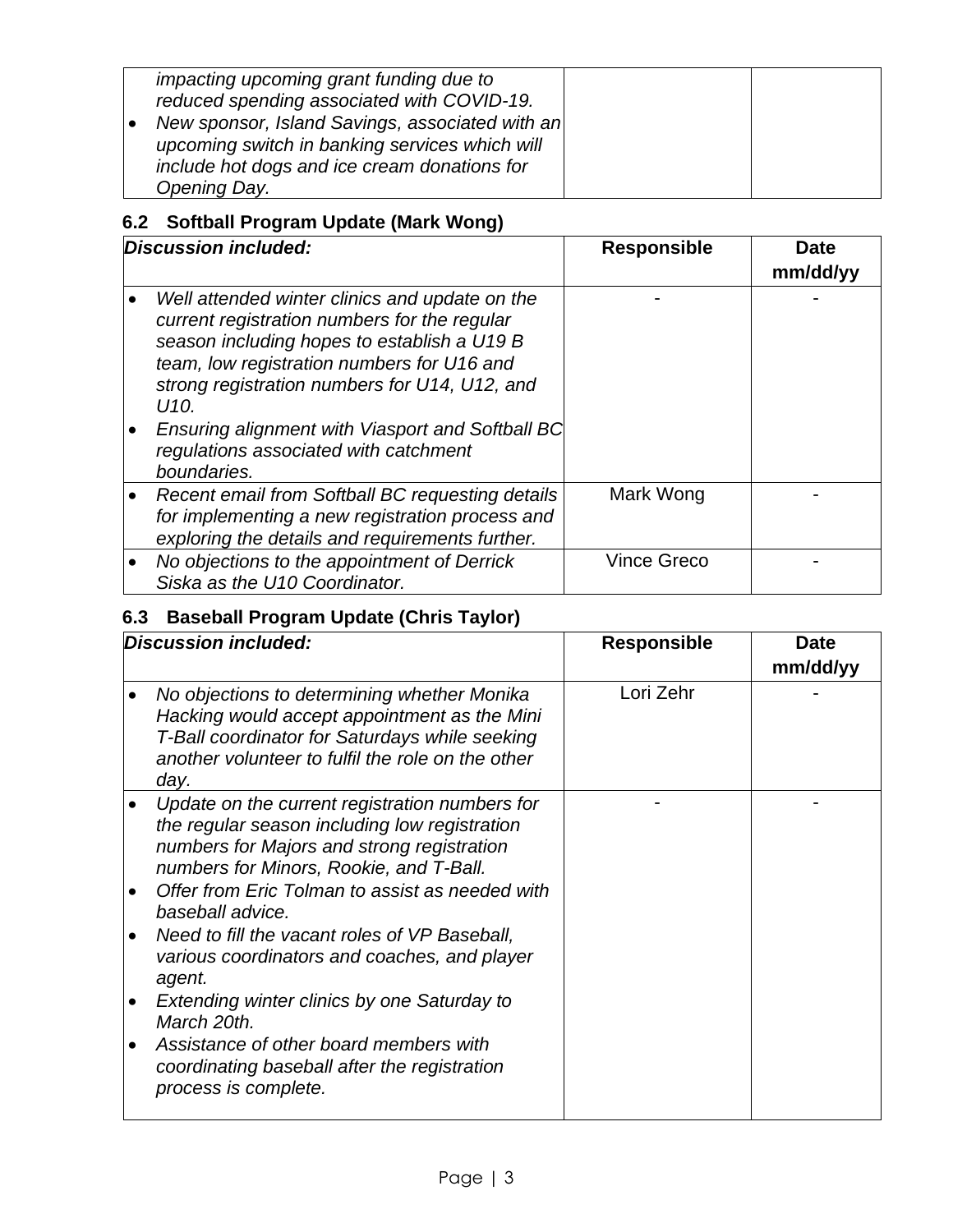| Contacting individuals that expressed interest in<br>coaching baseball.               | Mikaela Rathbone<br><b>Chris Taylor</b> |  |
|---------------------------------------------------------------------------------------|-----------------------------------------|--|
| No objections to the appointment of Liane<br>Grimston as the Mini Minors Coordinator. |                                         |  |

# **6.4 Operations/Admin Update (Vince Greco)**

| Discussion included:                                                                                                                                                                                                                                                                                   | <b>Responsible</b> | Date<br>mm/dd/yy |
|--------------------------------------------------------------------------------------------------------------------------------------------------------------------------------------------------------------------------------------------------------------------------------------------------------|--------------------|------------------|
| Alternate field considerations should the School<br>District restrict use of diamonds 3, 4, and 5.<br>No objections to purchasing masks with the<br>Lakehill logo for players and coaches,<br>approximately 100 masks for adults and 300<br>masks for children costing a maximum of \$10 per<br>masks. |                    |                  |
| Details of the proposed five-year sponsorship<br>agreement with Kirby's Source for Sports<br>including equipment purchasing, annual \$1,000<br>spending minimum, banner placement, and<br>receiving further clarification on whether the 10%<br>coupon will be provided.                               | <b>Vince Greco</b> |                  |

## **6.5 Identifying Key Dates for the Season (Michael Higgins)**

|                                    | <b>Discussion included:</b>                                                                                                                                                                                                                                                                                                | <b>Responsible</b> | <b>Date</b><br>mm/dd/yy |
|------------------------------------|----------------------------------------------------------------------------------------------------------------------------------------------------------------------------------------------------------------------------------------------------------------------------------------------------------------------------|--------------------|-------------------------|
|                                    | Publishing key dates for the season on the<br>website once finalized.                                                                                                                                                                                                                                                      | <b>Vince Greco</b> |                         |
|                                    | Consideration of holding Opening Day on April<br>10 <sup>th</sup> dependent on health orders and options to<br>align ceremonies with COVID-19 requirements.<br>Beginning the regular season either the week                                                                                                                |                    |                         |
|                                    | before or after Opening Day.                                                                                                                                                                                                                                                                                               |                    |                         |
|                                    | Determining dates for park clean up, photos,<br>distributing uniforms, holding the coach's<br>meetings, assessments, and providing<br>messaging to players prior to the regular season.<br>Reviewing the key dates document sent from<br>Michael Higgins for further items to be completed<br>prior to the regular season. |                    |                         |
|                                    | Requesting Saanich consider allowing use of the<br>fields prior to April 1st.                                                                                                                                                                                                                                              | Chris Taylor       |                         |
|                                    | <b>MOTION:</b>                                                                                                                                                                                                                                                                                                             | <b>Vince Greco</b> |                         |
| <b>Moved by Mark Wong</b>          |                                                                                                                                                                                                                                                                                                                            |                    |                         |
| <b>Seconded by Alicia Ferguson</b> |                                                                                                                                                                                                                                                                                                                            |                    |                         |
|                                    | That the Board approve purchasing four pop-up tents<br>for use at events. Carried.                                                                                                                                                                                                                                         |                    |                         |